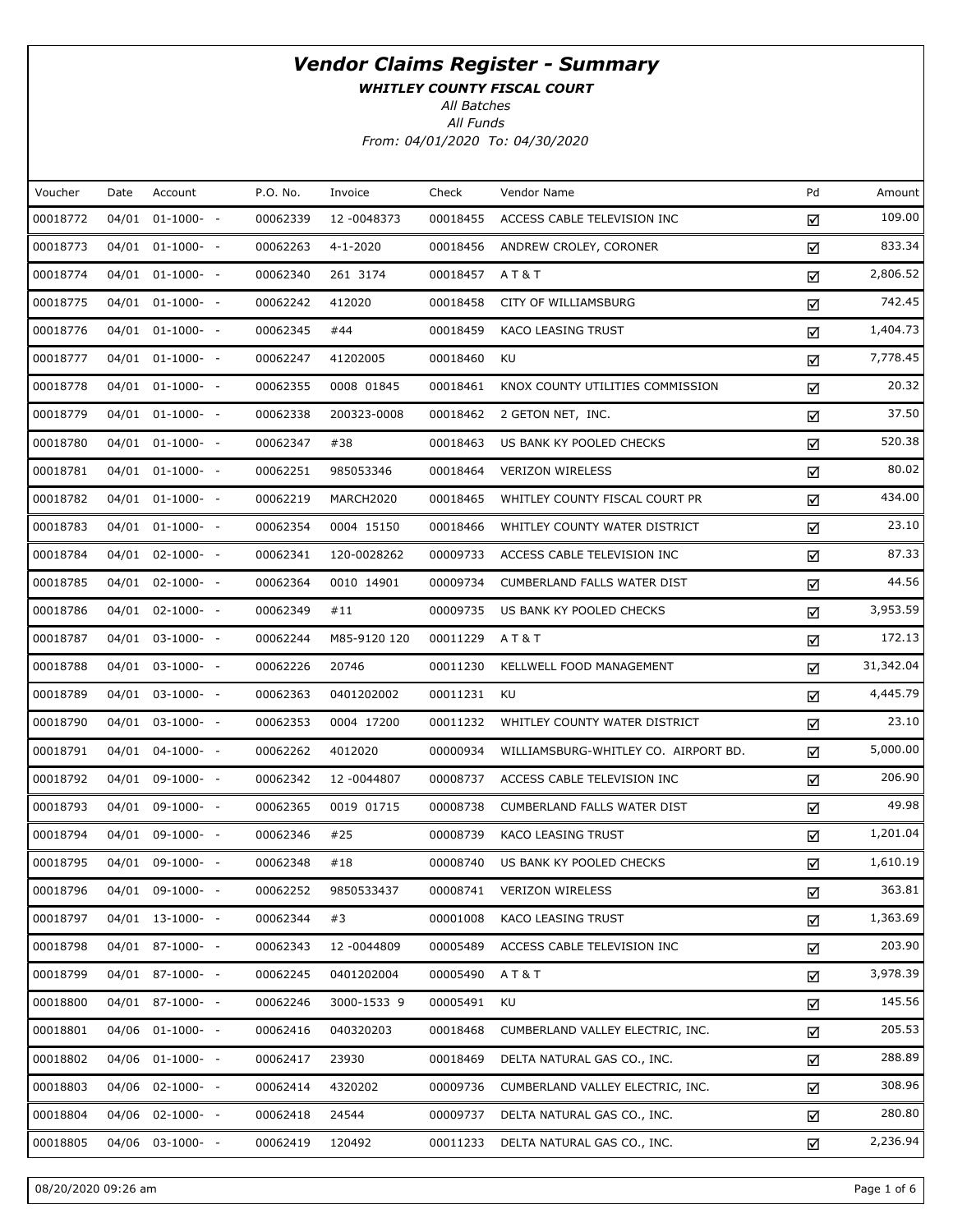WHITLEY COUNTY FISCAL COURT

All Batches

| Voucher  | Date  | Account              | P.O. No. | Invoice      | Check    | Vendor Name                           | Pd | Amount     |
|----------|-------|----------------------|----------|--------------|----------|---------------------------------------|----|------------|
| 00018806 | 04/06 | 09-1000- -           | 00062413 | 0017 16770   | 00008742 | CITY UTILITIES COMMISSION             | ☑  | 170.80     |
| 00018807 |       | 04/06 09-1000- -     | 00062415 | 4320203      | 00008743 | CUMBERLAND VALLEY ELECTRIC, INC.      | ☑  | 543.50     |
| 00018808 |       | 04/06 87-1000- -     | 00062424 | 194          | 00005492 | WILLIAMSBURG-WHITLEY CO. AIRPORT BD.  | ☑  | 166.21     |
| 00018809 |       | 04/08 01-1000- -     | 00062447 |              | 00018470 | WHITLEY COUNTY FISCAL COURT PR        | ☑  | 44,044.54  |
| 00018810 |       | 04/13 02-1000- -     | 00061967 | 18396        | 00009738 | LYKINS OIL COMPANY                    | ☑  | 6,578.46   |
| 00018811 |       | 04/13 01-1000- -     | 00062482 | 000 3174     | 00018471 | AT&T                                  | ☑  | 492.64     |
| 00018812 |       | 04/13 01-1000- -     | 00062483 | 287287418470 | 00018472 | AT & T MOBILITY                       | ☑  | 606.32     |
| 00018813 |       | 04/13 01-1000- -     | 00062465 | 190678       | 00018473 | DAV                                   | ☑  | 289.35     |
| 00018814 |       | 04/13 01-1000- -     | 00062466 | 4920202      | 00018474 | TIME WARNER CABLE                     | ☑  | 178.93     |
| 00018815 |       | 04/13 03-1000- -     | 00062467 | 0012 00020   | 00011234 | CITY OF WILLIAMSBURG                  | ☑  | 10,831.49  |
| 00018816 |       | 04/13 09-1000- -     | 00062484 | 155060--7    | 00008744 | DELTA NATURAL GAS CO., INC.           | ☑  | 164.89     |
| 00018817 |       | 04/13 09-1000- -     | 00062468 | 807261802033 | 00008745 | TIME WARNER CABLE                     | ☑  | 210.19     |
| 00018818 |       | 04/13 09-1000- -     | 00062485 | 9851797813   | 00008746 | <b>VERIZON WIRELESS</b>               | ☑  | 30.88      |
| 00018819 |       | 04/13 87-1000- -     | 00062469 | 3116888119   | 00005493 | AT&T                                  | ☑  | 906.60     |
| 00018820 |       | 04/13 87-1000- -     | 00062470 | 0031357733   | 00005494 | NI GOVERNMENT SERVICES, INC.          | ☑  | 73.73      |
| 00018821 |       | 04/14 87-1000- -     |          |              | 00005495 | WHITLEY COUNTY FISCAL COURT PR        | ☑  | 215,334.67 |
| 00018822 |       | $04/21$ $01-1000-$ - | 00062457 | 492020       | 00018477 | ANDY MOSES                            | ☑  | 200.00     |
| 00018823 |       | $04/21$ $01-1000-$ - | 00062090 | 025525-00    | 00018478 | BISSELL'S, INC.                       | ☑  | 377.88     |
| 00018824 |       | $04/21$ $01-1000-$ - | 00062461 | 168119       | 00018479 | BLUEGRASS/ KESCO INCORPORATED         | ☑  | 580.00     |
| 00018825 |       | $04/21$ $01-1000-$ - | 00061866 | W333349      | 00018480 | CANADA AUTO PARTS                     | ☑  | 148.92     |
| 00018826 |       | 04/21 01-1000- -     | 00062458 | 0012 00015   | 00018481 | CITY OF WILLIAMSBURG                  | ☑  | 9,371.30   |
| 00018827 |       | $04/21$ $01-1000-$ - | 00062189 | 519          | 00018482 | <b>COMPUTER CLINC</b>                 | ☑  | 255.00     |
| 00018828 |       | 04/21 01-1000- -     | 00062450 | 432020       | 00018483 | <b>CURITS SURGENER</b>                | ☑  | 45.00      |
| 00018829 |       | 04/21 01-1000- -     | 00062332 | 412020       | 00018484 | <b>DAV</b>                            | ☑  | 650.00     |
| 00018830 |       | $04/21$ $01-1000-$ - | 00062460 | 292670       | 00018485 | D C ELEVATOR COMPANY, INC.            | ☑  | 610.02     |
| 00018831 |       | 04/21 01-1000- -     | 00062072 | 641825       | 00018486 | ELLISON SANITARY SUPPLY CO., INC.     | ☑  | 2,996.04   |
| 00018832 |       | 04/21 01-1000- -     | 00062425 | 28872        | 00018487 | EMCON HOME GUARD, INC.                | ☑  | 1,190.00   |
| 00018833 |       | $04/21$ $01-1000-$ - | 00062408 | ACCT 241     | 00018488 | EZ COUNTRY, INC.                      | ☑  | 575.00     |
| 00018834 |       | $04/21$ $01-1000-$ - | 00062091 | 3089/3606    | 00018489 | HARDEE'S                              | ☑  | 24.00      |
| 00018835 |       | $04/21$ $01-1000-$ - | 00062380 | 150479       | 00018490 | HIGHBRIDGE SPRING WATER CO, INC.      | ☑  | 46.15      |
| 00018836 |       | 04/21 01-1000- -     | 00062491 | 3312020      | 00018491 | JIM THORNTON - 3RD DISTRICT CONSTABLE | ☑  | 400.00     |
| 00018837 |       | $04/21$ $01-1000-$ - | 00062361 | AR45054      | 00018492 | JOHNCO, INC.                          | ☑  | 26.09      |
| 00018838 |       | $04/21$ $01-1000-$ - | 00062087 | 496439       | 00018493 | JONES PIT STOP                        | ☑  | 22.00      |
| 00018839 |       | $04/21$ $01-1000-$ - | 00062264 | 42020        | 00018494 | K A C O ALL LINES FUND                | ☑  | 19,145.74  |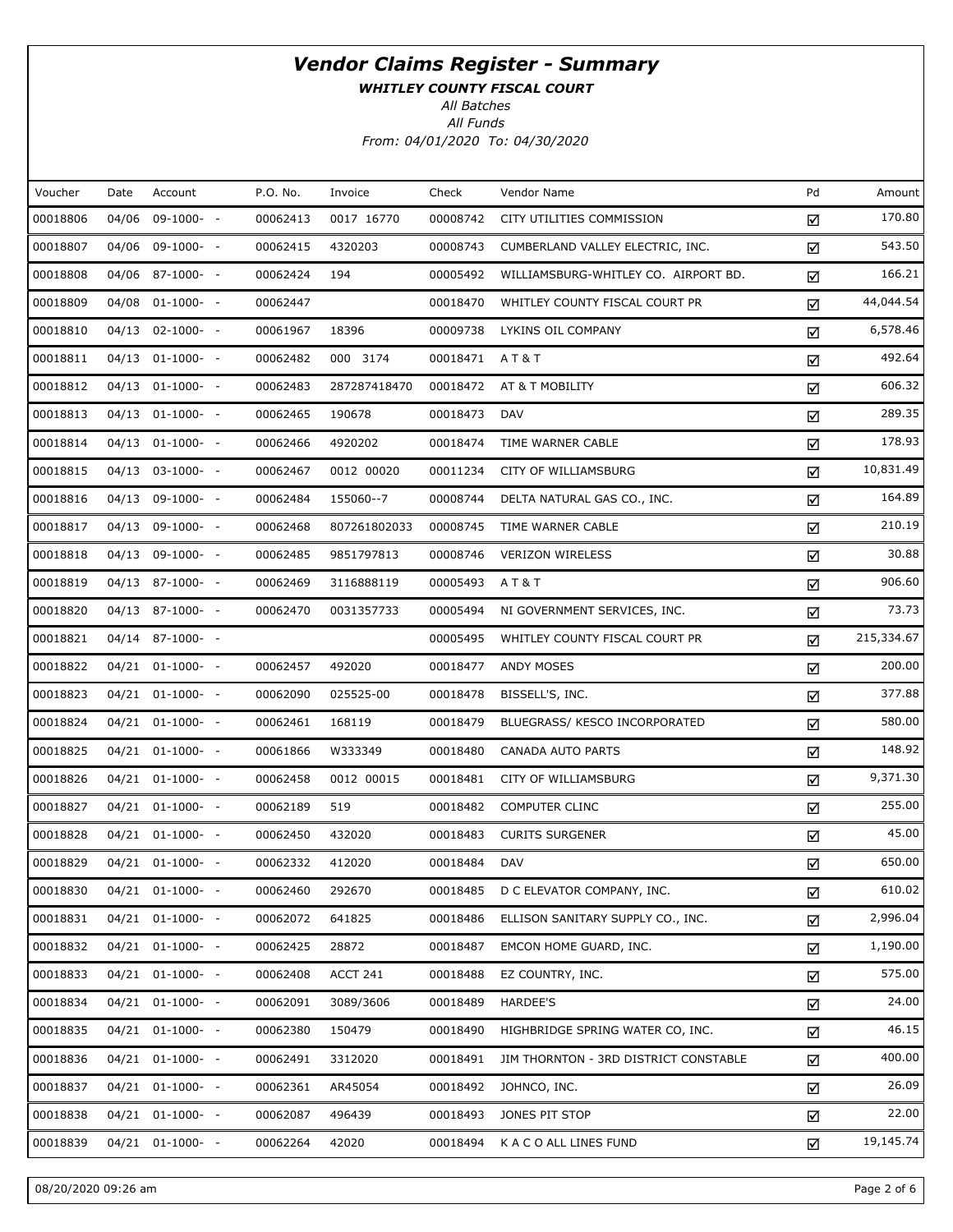WHITLEY COUNTY FISCAL COURT

All Batches

| Voucher  | Date | Account               | P.O. No. | Invoice      | Check    | Vendor Name                         | Pd | Amount    |
|----------|------|-----------------------|----------|--------------|----------|-------------------------------------|----|-----------|
| 00018840 |      | $04/21$ $01-1000-$ -  | 00062383 | CY20472      | 00018495 | KACO UNEMPLOYMENT INS. FUND         | ☑  | 8,424.81  |
| 00018841 |      | 04/21 01-1000- -      | 00062265 | 042020       | 00018496 | KACO WORKERS COMPENSATION FUND      | ☑  | 9,068.52  |
| 00018842 |      | $04/21$ $01-1000-$ -  | 00062403 | 3297         | 00018497 | <b>KCJEA</b>                        | ☑  | 2,449.00  |
| 00018843 |      | 04/21 01-1000- -      | 00062237 | 2020-24      | 00018498 | KENTUCKY ENGINEERING GROUP PLLC     | ☑  | 6,450.00  |
| 00018844 |      | $04/21$ $01-1000-$ -  | 00062120 | 273776       | 00018499 | <b>KENWAY DISTRIBUTORS</b>          | ☑  | 197.94    |
| 00018845 |      | 04/21 01-1000- -      | 00062158 | 2501         | 00018500 | <b>KMCA</b>                         | ☑  | 90.00     |
| 00018846 |      | $04/21$ $01-1000-$ -  | 00062490 | 111271       | 00018501 | LAUREL TERMITE CONTROL              | ☑  | 175.00    |
| 00018847 |      | 04/21 01-1000- -      | 00062443 | 482020       | 00018502 | LONNIE FOLEY                        | ☑  | 200.00    |
| 00018848 |      | $04/21$ $01-1000-$ -  | 00062429 | 200377 02    | 00018503 | <b>NEWS JOURNAL</b>                 | ☑  | 1,604.50  |
| 00018849 |      | 04/21 01-1000- -      | 00062238 | 8781         | 00018504 | NEWTECH SYSTEMS, INC.               | ☑  | 360.00    |
| 00018850 |      | $04/21$ $01-1000-$ -  | 00062121 | 174007       | 00018505 | NORVEX SUPPLY INC                   | ☑  | 223.16    |
| 00018851 |      | 04/21 01-1000- -      | 00062360 | 3302020      | 00018506 | PASCUAL R. WHITE JR.                | ☑  | 580.18    |
| 00018852 |      | 04/21 01-1000- -      | 00062352 | INV79928     | 00018507 | PRECISION DUPLICATING SOLUTIONS INC | ☑  | 100.00    |
| 00018853 |      | $04/21$ $01-1000-$ -  | 00062405 | 04/01/2020   | 00018508 | PREFERRED LAB SERVICE               | ☑  | 600.00    |
| 00018854 |      | $04/21$ $01-1000-$ -  | 00062176 | 101621       | 00018509 | <b>QUALITY CARE AUTO SERVICE</b>    | ☑  | 605.85    |
| 00018855 |      | $04/21$ $01-1000-$ -  | 00062382 | 4120         | 00018510 | <b>RON BOWLING</b>                  | ☑  | 200.00    |
| 00018856 |      | 04/21 01-1000- -      | 00062177 | 35164704     | 00018511 | ULINE                               | ☑  | 474.06    |
| 00018857 |      | $04/21$ $01-1000-$ -  | 00062088 | 2003-197178  | 00018512 | W D BRYANT & SONS INC.              | ☑  | 1,381.67  |
| 00018858 |      | 04/21 01-1000- -      | 00062190 | W8466591     | 00018513 | <b>WELLBOTS</b>                     | ☑  | 1,149.00  |
| 00018859 |      | $04/21$ $01-1000-$ -  | 00062085 | 3145         | 00018514 | WENDY'S OF BOWLING GREEN, INC.      | ☑  | 24.76     |
| 00018860 |      | $04/21$ $01-1000-$ -  | 00062381 | 3312020      | 00018515 | <b>WES FINLEY</b>                   | ☑  | 142.50    |
| 00018861 |      | 04/21 01-1000- -      | 00062486 | 64610857     | 00018516 | <b>WEX BANK</b>                     | ☑  | 535.48    |
| 00018862 |      | 04/21 01-1000- -      | 00062387 | 710710377-01 | 00018517 | XEROX CORPORATION                   | ☑  | 341.46    |
| 00018863 |      | 04/21 02-1000- -      | 00062276 | 22618        | 00009741 | ANGEL'S GARAGE                      | ☑  | 210.00    |
| 00018864 |      | 04/21 02-1000- -      | 00062196 | 1017011464   | 00009742 | ARAMARK UNIFROM SERVICES            | ☑  | 993.82    |
| 00018865 |      | $04/21$ $02-1000-$ -  | 00061846 | W333110      | 00009743 | CANADA AUTO PARTS                   | ☑  | 5,754.23  |
| 00018866 |      | $04/21$ $02-1000$ - - | 00062256 | 7287140      | 00009744 | <b>CSX TRANSPORTATION</b>           | ☑  | 19,080.93 |
| 00018867 |      | $04/21$ $02-1000-$ -  | 00062077 | 6770225      | 00009745 | G & C SUPPLY CO. INC.               | ☑  | 242.39    |
| 00018868 |      | $04/21$ $02-1000$ - - | 00062164 | 132404       | 00009746 | HIGHBRIDGE SPRING WATER CO, INC.    | ☑  | 13.40     |
| 00018869 |      | $04/21$ $02-1000-$ -  | 00062140 | 445936       | 00009747 | HINKLE CONTRACTING COMPANY LLC      | ☑  | 9,130.64  |
| 00018870 |      | $04/21$ $02-1000-$ -  | 00062259 | 447365       | 00009748 | HINKLE CONTRACTING COMPANY LLC      | ☑  | 14,179.00 |
| 00018871 |      | $04/21$ $02-1000-$ -  | 00062474 | 450564       | 00009749 | HINKLE CONTRACTING COMPANY LLC      | ☑  | 2,501.68  |
| 00018872 |      | $04/21$ $02-1000$ - - | 00062409 | 828664       | 00009750 | <b>HOLSTON GASES</b>                | ☑  | 84.65     |
| 00018873 |      | 04/21 02-1000- -      | 00062218 | K43041       | 00009751 | <b>HUDSON MATERIALS</b>             | ☑  | 12,270.90 |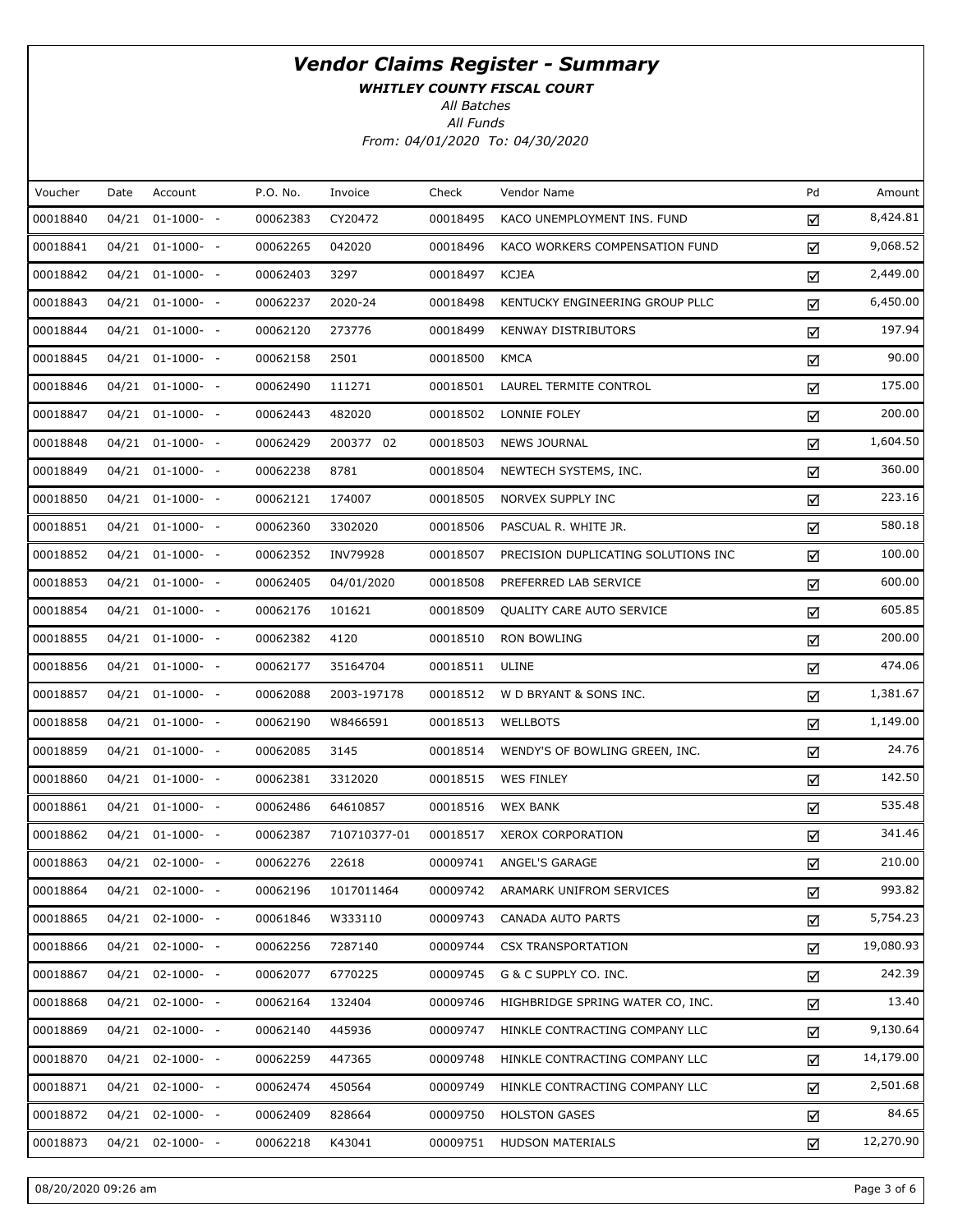WHITLEY COUNTY FISCAL COURT

All Batches

| Voucher  | Date | Account               | P.O. No. | Invoice      | Check    | Vendor Name                            | Pd | Amount    |
|----------|------|-----------------------|----------|--------------|----------|----------------------------------------|----|-----------|
| 00018874 |      | 04/21 02-1000- -      | 00062197 | 00435457     | 00009752 | HOMETOWN IGA #57                       | ☑  | 132.65    |
| 00018875 |      | $04/21$ $02-1000-$ -  | 00062089 | 324233       | 00009753 | JOHNNY WHEELS OF CORBIN                | ☑  | 1,694.00  |
| 00018876 |      | $04/21$ $02-1000-$ -  | 00062264 | 42020        | 00009754 | K A C O ALL LINES FUND                 | ☑  | 2,919.97  |
| 00018877 |      | $04/21$ $02-1000-$ -  | 00062383 | CY20472      | 00009755 | KACO UNEMPLOYMENT INS. FUND            | ☑  | 4,029.95  |
| 00018878 |      | $04/21$ $02-1000$ - - | 00062265 | 042020       | 00009756 | KACO WORKERS COMPENSATION FUND         | ☑  | 8,540.00  |
| 00018879 |      | $04/21$ $02-1000-$ -  | 00062456 | 3078642      | 00009757 | LYKINS OIL COMPANY                     | ☑  | 10,639.44 |
| 00018880 |      | $04/21$ $02-1000$ - - | 00062098 | 374780       | 00009758 | <b>OWENS AUTO PARTS</b>                | ☑  | 1,170.50  |
| 00018881 |      | $04/21$ $02-1000-$ -  | 00062405 | 04/01/2020   | 00009759 | PREFERRED LAB SERVICE                  | ☑  | 120.00    |
| 00018882 |      | 04/21 02-1000- -      | 00062095 | 101618       | 00009760 | <b>QUALITY CARE AUTO SERVICE</b>       | ☑  | 704.45    |
| 00018883 |      | $04/21$ $02-1000-$ -  | 00062388 | 121003       | 00009761 | RAINS HAULING                          | ☑  | 1,000.00  |
| 00018884 |      | $04/21$ $02-1000-$ -  | 00062253 | 007224       | 00009762 | SUPERIOR TELEPHONE SYSTEMS, LLC        | ☑  | 2,226.00  |
| 00018885 |      | $04/21$ $02-1000-$ -  | 00062183 | 1327-0       | 00009763 | T & J MACHINE & MANUFACTURING LLC      | ☑  | 565.12    |
| 00018886 |      | $04/21$ $02-1000-$ -  | 00062078 | 2003-195196  | 00009764 | W D BRYANT & SONS INC.                 | ☑  | 4,119.86  |
| 00018887 |      | $04/21$ $02-1000-$ -  | 00062283 | 2004-206329  | 00009765 | W D BRYANT & SONS INC.                 | ☑  | 1,430.06  |
| 00018888 |      | $04/21$ $02-1000$ - - | 00062486 | 64610857     | 00009766 | <b>WEX BANK</b>                        | ☑  | 388.39    |
| 00018889 |      | $04/21$ $02-1000-$ -  | 00062301 | INV01337189  | 00009767 | WHAYNE SUPPLY COMPANY                  | ☑  | 9.04      |
| 00018890 |      | $04/21$ $03-1000$ - - | 00062254 | 4692         | 00011236 | <b>BEST TERMITE &amp; PEST</b>         | ☑  | 120.00    |
| 00018891 |      | $04/21$ $03-1000-$ -  | 00062231 | 025551-00&01 | 00011237 | BISSELL'S, INC.                        | ☑  | 346.95    |
| 00018892 |      | 04/21 03-1000- -      | 00061850 | W333146      | 00011238 | CANADA AUTO PARTS                      | ☑  | 203.03    |
| 00018893 |      | $04/21$ $03-1000-$ -  | 00062493 | 014802       | 00011239 | DUGGERS SEPTIC CLEANING                | ☑  | 210.00    |
| 00018894 |      | $04/21$ 03-1000- -    | 00062362 | 429211       | 00011240 | EVAPAR, INC.                           | ☑  | 1,547.85  |
| 00018895 |      | $04/21$ $03-1000-$ -  | 00062477 | 26789226     | 00011241 | GREAT AMERICA FINANCIAL SERVICES, CORP | ☑  | 197.97    |
| 00018896 |      | $04/21$ 03-1000- -    | 00062156 | 12279        | 00011242 | HAZARD FIRE & SAFETY CO LLC            | ☑  | 400.00    |
| 00018897 |      | 04/21 03-1000- -      | 00062165 | 132421       | 00011243 | HIGHBRIDGE SPRING WATER CO, INC.       | ☑  | 134.60    |
| 00018898 |      | 04/21 03-1000- -      | 00062084 | 496438       | 00011244 | JONES PIT STOP                         | ☑  | 34.00     |
| 00018899 |      | $04/21$ $03-1000-$ -  | 00062264 | 42020        | 00011245 | K A C O ALL LINES FUND                 | ☑  | 11,287.26 |
| 00018900 |      | 04/21 03-1000- -      | 00062383 | CY20472      | 00011246 | KACO UNEMPLOYMENT INS. FUND            | ☑  | 6,619.95  |
| 00018901 |      | $04/21$ $03-1000-$ -  | 00062265 | 042020       | 00011247 | KACO WORKERS COMPENSATION FUND         | ☑  | 6,000.00  |
| 00018902 |      | $04/21$ 03-1000- -    | 00062401 | 173681A      | 00011248 | NORVEX SUPPLY INC                      | ☑  | 2,932.05  |
| 00018903 |      | $04/21$ $03-1000-$ -  | 00062212 | 2613         | 00011249 | POSTCRAFT COMPANY                      | ☑  | 635.41    |
| 00018904 |      | $04/21$ $03-1000-$ -  | 00062405 | 04/01/2020   | 00011250 | PREFERRED LAB SERVICE                  | ☑  | 240.00    |
| 00018905 |      | $04/21$ $03-1000-$ -  | 00062181 | 101622       | 00011251 | <b>QUALITY CARE AUTO SERVICE</b>       | ☑  | 1,347.95  |
| 00018906 |      | $04/21$ $03-1000-$ -  | 00061139 | 9703         | 00011252 | SGT JOES                               | ☑  | 1,801.00  |
| 00018907 |      | 04/21 03-1000- -      | 00062114 | ADP16132     | 00011253 | SOUTHERN HEALTH PARTNERS INC           | ☑  | 30,589.87 |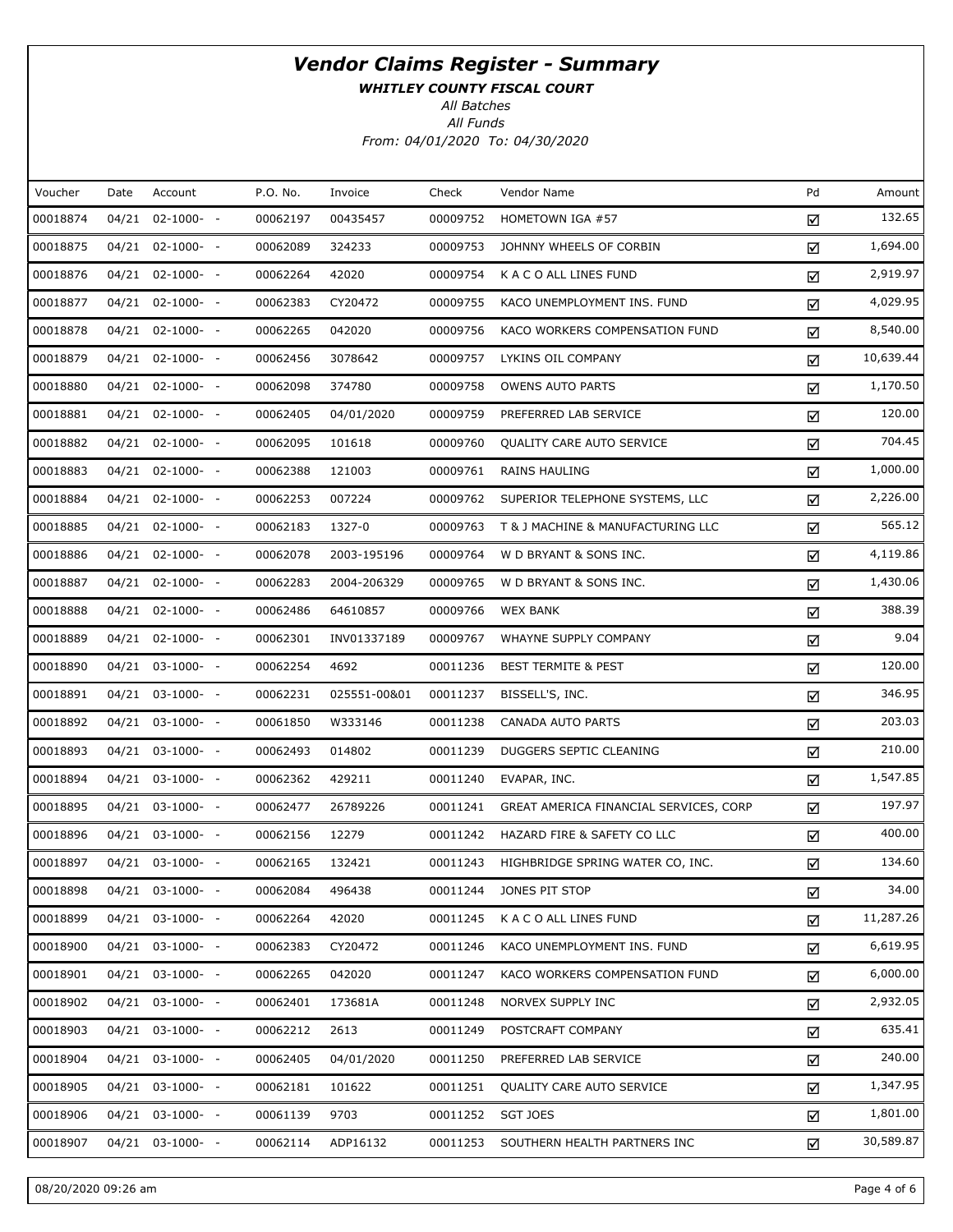WHITLEY COUNTY FISCAL COURT

All Batches

| Voucher  | Date  | Account              | P.O. No. | Invoice      | Check    | Vendor Name                         | Pd | Amount    |
|----------|-------|----------------------|----------|--------------|----------|-------------------------------------|----|-----------|
| 00018908 | 04/21 | $03-1000- -$         | 00062281 | 29736472     | 00011254 | THE HOME DEPOT                      | ☑  | 1,518.00  |
| 00018909 |       | $04/21$ $03-1000-$ - | 00061497 | 25511        | 00011255 | THERMAL EQUIPMENT SERVICE CO.       | ☑  | 4,745.27  |
| 00018910 |       | $04/21$ $03-1000-$ - | 00062188 | 2003-200000  | 00011256 | W D BRYANT & SONS INC.              | ☑  | 63.99     |
| 00018911 |       | $04/21$ $03-1000-$ - | 00062486 | 64610857     | 00011257 | <b>WEX BANK</b>                     | ☑  | 1,468.73  |
| 00018912 |       | $04/21$ $04-1000-$ - | 00062370 | N262         | 00000935 | CORBIN INDEPENDENT SCHOOL DISTRICT  | ☑  | 15,000.00 |
| 00018913 |       | $04/21$ $04-1000-$ - | 00062371 | N260         | 00000936 | WHITLEY COUNTY BOARD OF ED.         | ☑  | 15,000.00 |
| 00018914 |       | 04/21 09-1000- -     | 00062423 | 6097         | 00008748 | 911 BILLING SERVICE                 | ☑  | 17,202.08 |
| 00018915 |       | 04/21 09-1000- -     | 00062266 | 04012020     | 00008749 | ALBERT JACKSON                      | ☑  | 100.00    |
| 00018916 |       | 04/21 09-1000- -     | 00062155 | 53552003     | 00008750 | BOUND TREE MEDICAL, LLC             | ☑  | 3,222.30  |
| 00018917 |       | 04/21 09-1000- -     | 00062187 | W334074      | 00008751 | CANADA AUTO PARTS                   | ☑  | 149.71    |
| 00018918 |       | 04/21 09-1000- -     | 00062261 | 045384       | 00008752 | CANDIDO'S TOWING AND REPAIR         | ☑  | 375.00    |
| 00018919 |       | 04/21 09-1000- -     | 00062296 | 6200728      | 00008753 | CARDINAL HEALTH                     | ☑  | 1,449.89  |
| 00018920 |       | 04/21 09-1000- -     | 00062220 | 1467         | 00008754 | CUSTOM CLEANING AND MAINTENANCE     | ☑  | 2,100.00  |
| 00018921 |       | 04/21 09-1000- -     | 00062096 | 200314       | 00008755 | DR. P'S AUTO CLINIC                 | ☑  | 248.97    |
| 00018922 |       | 04/21 09-1000- -     | 00062160 | 2142392      | 00008756 | EMERGENCY MEDICAL PRODUCTS, INC.    | ☑  | 3,968.08  |
| 00018924 |       | 04/21 09-1000- -     | 00062448 | 140077       | 00008758 | ENVIRONMENTAL WASTE SYSTEMS, LLC    | ☑  | 280.00    |
| 00018925 |       | 04/21 09-1000- -     | 00062067 | CUST#WEKY99  | 00008759 | EVER DIXIE EMS SUPPLY CO.           | ☑  | 521.10    |
| 00018926 |       | 04/21 09-1000- -     | 00062420 | 376000002309 | 00008760 | FLEETMATICS USA, LLC                | ☑  | 300.00    |
| 00018927 |       | 04/21 09-1000- -     | 00062367 | 307510539    | 00008761 | HEALTH CARE LOGISTICS               | ☑  | 1,546.99  |
| 00018928 |       | 04/21 09-1000- -     | 00062249 | 142441       | 00008762 | HIGHBRIDGE SPRING WATER CO, INC.    | ☑  | 53.85     |
| 00018929 |       | 04/21 09-1000- -     | 00062163 | 138835       | 00008763 | <b>HOLSTON GASES</b>                | ☑  | 3,924.45  |
| 00018930 |       | 04/21 09-1000- -     | 00062279 | 324611       | 00008764 | JOHNNY WHEELS OF CORBIN             | ☑  | 131.65    |
| 00018931 |       | 04/21 09-1000- -     | 00062264 | 42020        | 00008765 | K A C O ALL LINES FUND              | ☑  | 3,830.14  |
| 00018932 |       | 04/21 09-1000- -     | 00062383 | CY20472      | 00008766 | KACO UNEMPLOYMENT INS. FUND         | ☑  | 9,619.95  |
| 00018933 |       | 04/21 09-1000- -     | 00062265 | 042020       | 00008767 | KACO WORKERS COMPENSATION FUND      | ☑  | 9,221.09  |
| 00018934 |       | 04/21 09-1000- -     | 00062258 | 110883       | 00008768 | LAUREL TERMITE CONTROL              | ☑  | 60.00     |
| 00018935 |       | 04/21 09-1000- -     | 00062170 | 3056509-0    | 00008769 | LYKINS OIL COMPANY                  | ☑  | 3,305.23  |
| 00018936 |       | 04/21 09-1000- -     | 00062273 | 60186720     | 00008770 | MCKEESSON MEDICAL                   | ☑  | 426.45    |
| 00018937 |       | 04/21 09-1000- -     | 00062285 | 174697       | 00008771 | NORVEX SUPPLY INC                   | ☑  | 925.79    |
| 00018938 |       | 04/21 09-1000- -     | 00062352 | INV79928     | 00008772 | PRECISION DUPLICATING SOLUTIONS INC | ☑  | 25.00     |
| 00018939 |       | 04/21 09-1000- -     | 00062405 | 04/01/2020   | 00008773 | PREFERRED LAB SERVICE               | ☑  | 60.00     |
| 00018940 |       | 04/21 09-1000- -     | 00062018 | 101616       | 00008774 | QUALITY CARE AUTO SERVICE           | ☑  | 6,399.21  |
| 00018941 |       | $04/21$ 09-1000- -   | 00062157 | 038323       | 00008775 | SOUTHEAST APPARATUS, LLC            | ☑  | 94.25     |
| 00018942 | 04/21 | 09-1000- -           | 00062146 | 118005586    | 00008776 | ULINE                               | ☑  | 196.82    |